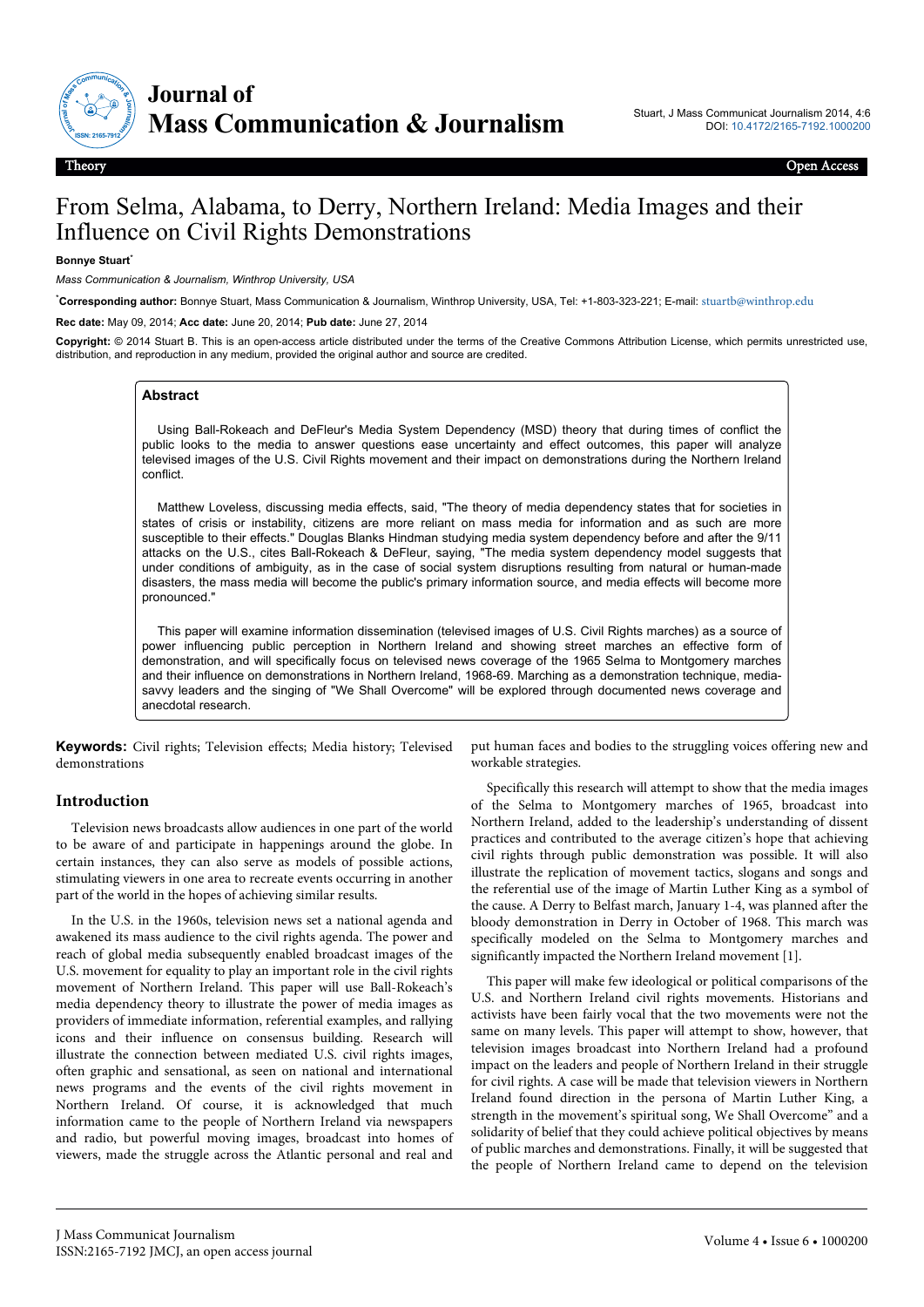media for information and visible examples of protest tactics and results [2].

# **Theories of Media Impact**

The media system dependency theory of early proponents Sandra Ball-Rokeach and Melvin DeFleur states that citizens depend on media to fulfill informational needs, and this dependency gives the media increased power and influence over viewers [3]. Essential to this theory are several integral relationships between the medium and its audience in the contexts of time, culture, and situation. The theory acknowledges that people depend on the media for a variety of reasons and not all people depend on the media equally. Underlying factors, such as accessibility, credibility, and the fulfillment of needs, often affect the extent of media dependence.

A second criteria influencing media dependency, one crucial to this study, is that of social stability. In times of insecurity and stress, when social systems or beliefs are in conflict [4], people look toward the media as a primary provider of information. According to Ball-Rokeach, media power is derived "from control over information resources that others – individuals, groups, organizations, social systems, societies – must access to attain their goals" (1998, 16).

Media become more powerful and essential when people are faced with a crisis or uncertainty. Matthew Loveless [5] explains: "The theory of media dependency states that for societies in states of crisis or instability, citizens are more reliant on mass media for information and as such are more susceptible to their effects"(162).

Historically, broadcast images as agents of change have faced heavy criticism stemming from objections to their practice of appealing to the lowest common denominator of audiences, their presentation of a limited spectrum of opinion, and their propensity to put commercialism before public interest. Other critics see media's power to impact large groups of citizens as a negative influence rooted in western ideology and a narrow agenda-setting perspective [6].

Paul Klein, NBC executive, audience researcher and developer of the Least Objectionable Program (LOP) theory said "network television maximizes its audience by offering non-controversial programs [6]. Television critics often label broadcasting as a commercial medium which entertains or informs its viewers only secondarily to selling goods and western ideologies; others claim it is a manipulator of political images and ideological messages. Daniel Bell states that "television and the mass media are instrumental in promoting a new consumer ethic and hedonistic lifestyle that contradicts the older capitalistic-protestant production ethic with its emphasis on hard work, saving, delayed gratification, the family, religion, and other traditional values" [6]. "Neoconservatives such as Aaron Wildavsky, Daniel Moynihan, Robert Nisbet, and Samuel Huntington," says media culture theorist, Douglas Kellner, "all argue that television has eroded respect for authority by exposing political scandals, business corruption and failures, while fostering cynicism, distrust, and disrespect for the system" (44).

Despite the negative criticism of television, historical evidence shows that easily accessible information delivered to the people can act as a societal change agent and influence mass audiences. As satellite transmissions penetrate further into previously disconnected regions lacking in information resources and as viewing images from around the world becomes the daily norm, it is important to study the power of television.

In support of media dependency theory, Kellner states that U.S. television is a powerful information source "…assuming increasingly important and complex social functions in contemporary societies… contributing to the ritualization of politics; reinforcing spectator politics, it is itself an autonomous political power ….for many other countries in the world" (31).

Ball-Rokeach's media dependency theory describes the relationship between media and society. Tying into the uses and gratification theory (that people use the media for their own needs) the media dependency theory states that the more a person depends on the media to satisfy these needs, the more important the media will become to that individual or group of individuals. Ball-Rokeach argues that people are dependent on media outlets for information and this dependency increases and decreases as the need for more information, from within and without their geographic area and from multiple perspectives, becomes necessary to attain goals and objectives (1998).

History of two events: Selma to Montgomery March (1965) and the Derry to Belfast March (1968)

## **The U.S.**

By 1965, the Civil Rights Movement in the United States was well under way, yet no real progress had been made. Segregation was still rampant though the Brown v. Board of Education landmark decision to desegregate U.S. schools was more than 10 years old, the 250,000 strong march on Washington had garnered national attention and Rev. Martin Luther King, Jr. had won the 1964 Nobel Peace Prize. Despite the passage of the Civil Rights Act of 1964, President Johnson, though sympathetic to the cause, had not yet demanded the nation to end its deeply-rooted and pervasive segregation.

Activists took on the challenge of ensuring voter's rights protection under the law and announced an organized march through the streets of Selma, Alabama, for Sunday, March 7, 1965. About 525 black citizens left Brown Chapel AME Church and headed across the Edmund Pettus Bridge spanning the Alabama River. More than 50 Alabama State troopers lay in wait just 300 yards beyond the end of the bridge to enforce the ban imposed by the Governor of Alabama. When the marchers were ordered to stop and turn around, they kneeled to pray. John Lewis, one of the lead men in the march, later said, "All hell broke loose" [7]. Newsmen had been contained to a corner over 100 yards away, and though they reported losing sight of much of the action, they did report "fifteen or twenty nightsticks could be seen through the gas, flailing at the heads of the marchers" [8]. At the end of the altercation, more than 17 black citizens were hospitalized and another 40 were treated for minor injuries and tear gas effects. This confrontation quickly took on the moniker, Bloody Sunday, and subsequently vivid images of police brutality were seen on the nightly news [9].

The painful awakening of the American consciousness had begun. Senior editor for Look Magazine George Leonard wrote in a personal account of his civil rights activism: "There are moments … when the senses of an entire nation become suddenly sharper, when pain pours in and the resulting outrage turns to action. One of these moments came, not on Sunday, March 7, when a group of Negroes at Selma were gassed, clubbed and trampled by horses, but on the following day when films of the event appeared on national television" [9].

#### Page 2 of 8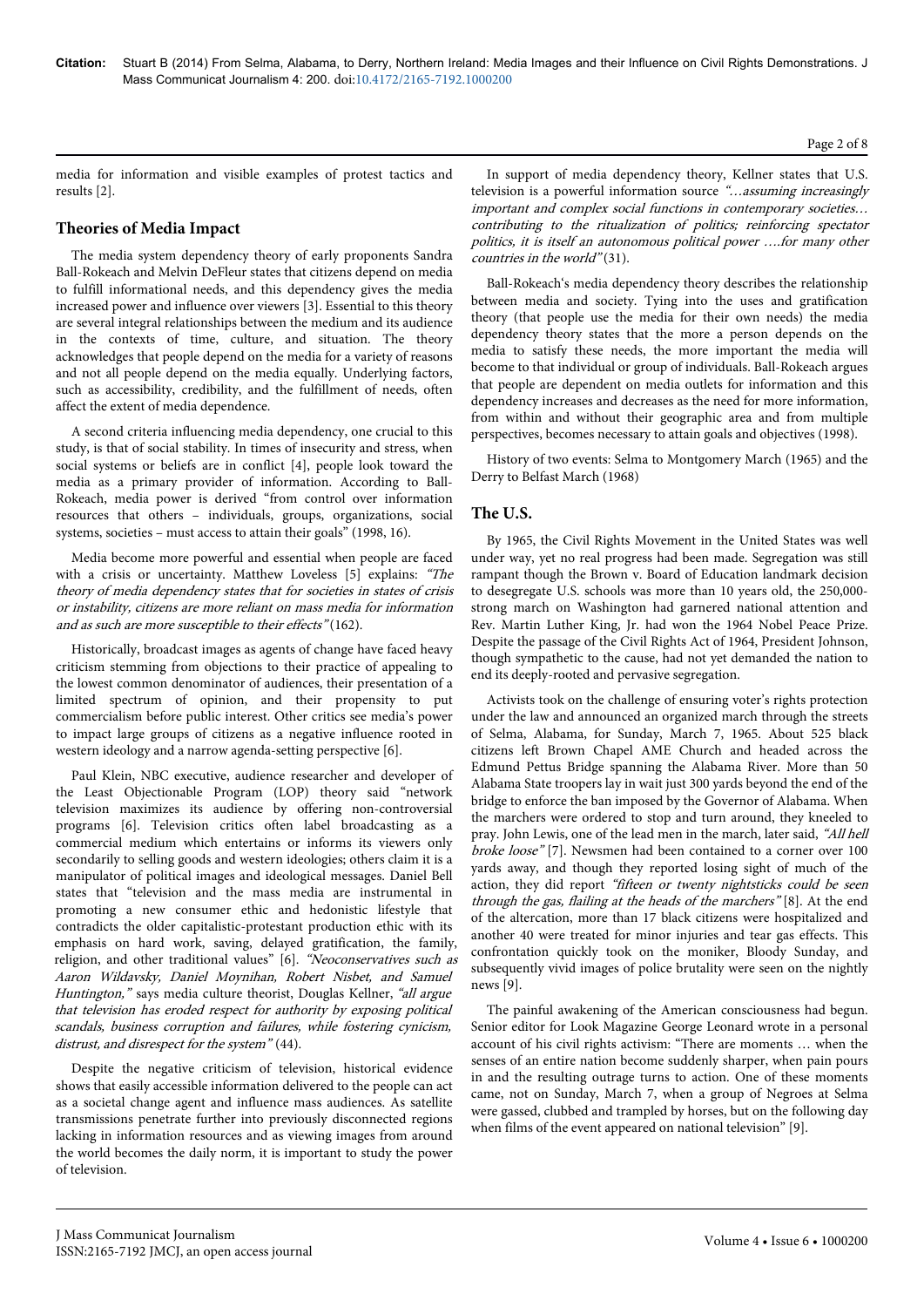## **Leonard, watching the news from selma on television, reported**

The pictures were not particularly good. With the cameras rather far removed from the action and the skies partly overcast everything that happened took on the quality of an old newsreel. Yet this very quality, vague and half-silhouetted, gave the scene the vehemence and immediacy of a dream. The TV screen showed a column of Negroes striding along a highway. A force of Alabama troopers blocked their way. As the Negroes drew to a halt, a toneless voice drawled an order form a loudspeaker: In the interests of "public safety," the marchers were being told to turn back. A few moments passed, measured out in silence, as some of the troopers covered their faces with gas masks. There was a lurching movement on the left side of the screen; a heavy phalanx of troopers charged straight into the column, bowling the marchers over.

A shrill cry of terror, unlike any sound that had passed through a television set, rose up as the troopers lumbered forward, stumbling sometimes on the fallen bodies. The scene cut to charging horses, their hoofs flashing over the fallen. Another quick cut: a cloud of tear gas billowed over the highway. Periodically the top of a helmeted head emerged from the cloud, followed by a club on the upswing.

… my wife, sobbing, turned and walked away, saying, "I can't look any more."

… that night … people, mostly unknown to one another, would move for a single purpose: to place themselves alongside the Negroes they had watched on television [10].

CBS showed footage of the altercation and NBC aired coverage as well, but ABC news would have the greatest impact on the country  $[11]$ .

At 9:30 p.m., in an unprecedented move, ABC interrupted its "Sunday Night Movie" and aired fifteen minutes of the violence in Selma. The film was Judgment at Nuremberg, a moving story of how German citizens had allowed Hitler's rise to power. Suddenly viewers were watching -- not Nazi Germany but Alabama. The poignant analogy made its mark on U.S. viewers [12].

The events in Selma made inaction unthinkable. "Religious, business, and political leaders expressed outrage, issued statements, and passed resolutions condemning Alabama law enforcement. By the second day, there were sit-ins in Los Angeles, traffic blockades in Chicago, and a 10,000-person march in Detroit. Sympathy protests, pickets, and demonstrations erupted in so many towns and cities that The New York Times was able to fill column after column of summaries from across the nation and Canada; more than a dozen young people gained entry to the White House, sat down, and refused to leave" [12].

That night, people who had previously been detached and isolated in their concerns, boarded planes, buses, trains, cars and traveled thousands of miles to support their fellow citizens. The media had acted as an agent for consensus and action.

Dr. King had been busy in Atlanta and had not joined the "Bloody Sunday" march. But now, committing himself anew to the Selma campaign, King joined the ranks of demonstrators and issued a call for another march from Selma to Montgomery on March 9, 1965. Just two days after the first confrontation on Pettus Bridge, more than 2000 supporters led by Martin Luther King, Jim Forman, James Farmer, Methodist Bishop John Wesley Lord and other clergymen linked arms

and headed once again toward the infamous bridge. Stopped by a double line of state troopers, the crowd joined hands and began singing, "We Shall Overcome." Then after an exchange of words, the demonstrators turned around and walked back over the bridge to the church where they had started, agreeing not to challenge the prevailing court order prohibiting the march. During this "symbolic" march, tensions were high; many activists did not seek political sanction for their activities. But protestors were convinced by civil rights leaders to wait for "legal" permission to march to Montgomery [13].

On March 15, President Johnson gave a nationally televised speech for Voting Rights protection to Congress and 40 million television viewers. He vowed: "Their cause must be our cause, too!" and finished his speech with the words, "And We Shall Overcome." Johnson received a standing ovation for nearly a minute.

On March 21, the now-famous Selma to Montgomery march got underway. This time a federal court order forbade the state from blocking marchers who ultimately traveled a 54-mile route through rain and chilly temperatures. Televised images showed marchers singing songs of solidarity, including "We Shall Overcome." When they reached the Alabama capital four days later, a "Stars for Freedom" rally was held featuring Harry Belafonte, Frankie Laine, and Peter, Paul and Mary, among others. On the fifth and last day of the march, the number of protestors had grown to 25,000; King delivered his speech, "How Long, Not Long" next to the capitol building [14].

David Garrow [14], author of Protest at Selma, in an article, "How the Press Reported on Racism, and How It Didn't," said that the ensuing international uproar in the wake of global television coverage highlighted "the explosive potential of images" and their power to unite people not just in the U.S., but around the world (E14).

Television attracted a mass audience. "As veteran anchorman Walter Cronkite later explained, a demonstration now needed 'only enough people to fill the frame of a television camera to be a success'. Leaders at the forefront of the civil rights movement believed it had been absolutely crucial to exhibit "a dramatic clash between violent whites and nonviolent Negroes that would arouse the press, the pulpit, the politicians, and the president" [15]. The plan worked. People not only became aware of the adverse conditions of their fellow citizens, but began to support and work actively for the cause. As the movement grew, more and more people tuned into the nightly broadcasts to see the latest news on the now, full-fledged, Civil Rights Movement.

The Selma demonstrations brought legislative action. On March 17, 1965, President Johnson put pressure on both houses of Congress to pass the Voting Rights Act, which they did. He signed the bill into law on August 6, 1965.

# **Northern Ireland**

In the early days of television broadcasting, Northern Ireland, as a part of the United Kingdom depended on the BBC (British Broadcasting Corporation) for its daily news. By the mid-1950's, however, the Independent Television Act ended that monopoly and ITV (Independent Television) companies began broadcasting more localized news in Northern Ireland. Citizens had access to wider range of perspectives than available on the traditional BBC. RTE, Raidió Teilifís Éireann, began operations in 1961, providing additional news outlets. These young broadcasting organizations brought news from a variety of sources from countries around the world.

## Page 3 of 8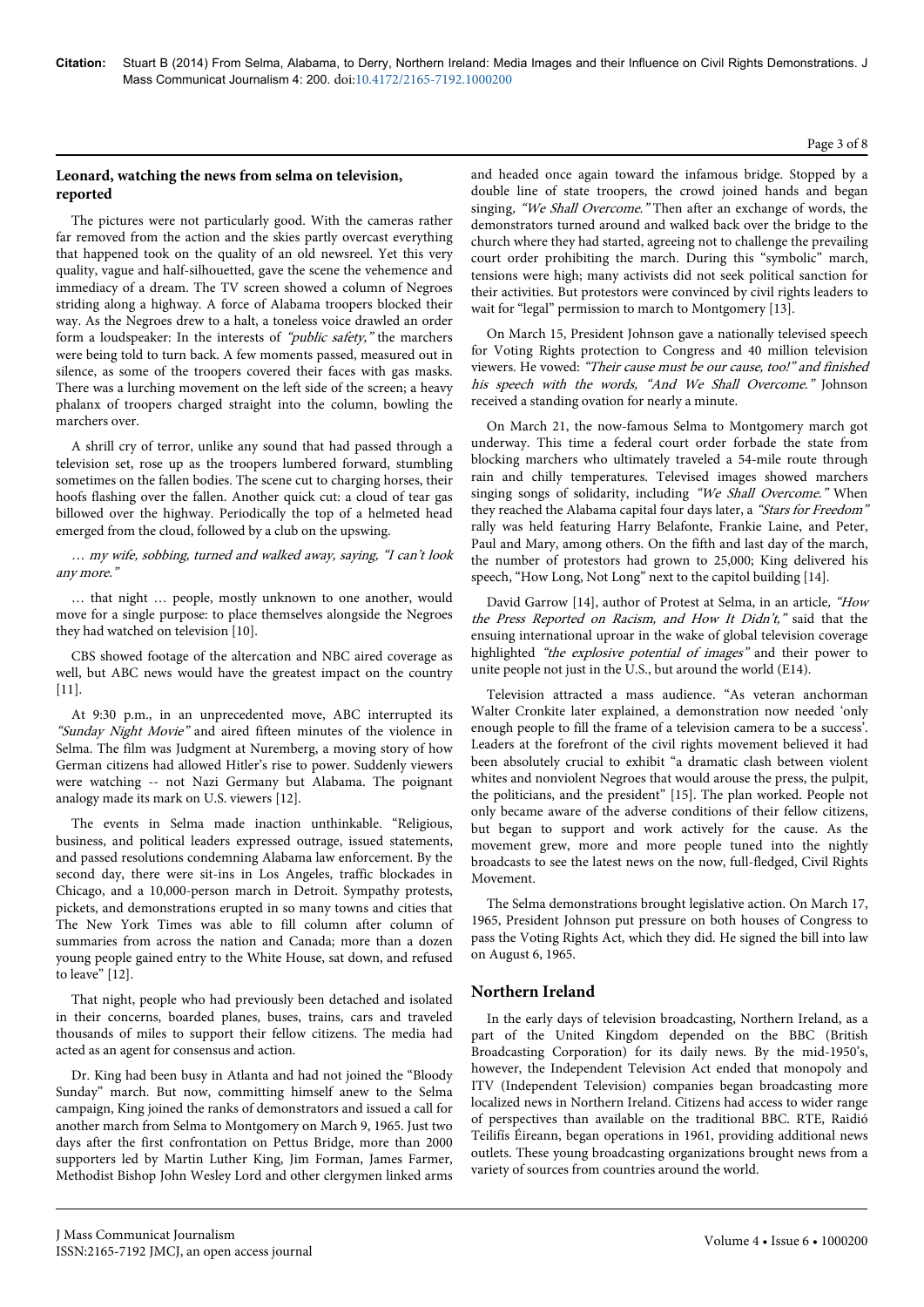#### Page 4 of 8

Ireland has a long history of civil unrest, but in the 1960s, a growing number of people in Northern Ireland, conservative and radical, began searching for effective ways to achieve the civil rights that had been denied them and others. Television became a major source of information for ordinary citizens as they began to identify and act on the options available to them in their demands for equality.

By 1962, the Irish Republican Army's (IRA) border campaign to unite Ireland was losing ground. Robert English in Armed Struggle: The History of the IRA, explains the situation, An IRA statement of 26 February announced the end of the border campaign … acknowledging that foremost among the reasons for calling off the project had been 'the attitude of the general public whose minds have been deliberately distracted from the supreme issue facing the Irish people – the unity and freedom of Ireland' (75). The IRA's lack of organization contributed to its failures, but other factors were also at work, not the least of which was that "while they claimed to act for the Irish people, the Irish people seemed not to be interested in their doing so (76)."

But the climate of dispassion was changing. The people of Northern Ireland displayed a renewed rebellious spirit as they became more aware of citizens like themselves, in other countries, making progress in the demand for equal rights.

In May of 1963, three Dungannon housewives picketed against unfair housing. That the women were influenced by U.S. marches is reflected in the signs they carried with slogans: "Racial discrimination in Alabama Hits Dungannon" and "If Our Religion Is against Us Ship Us to Little Rock" [16]. Simon Prince in Northern Ireland's 68: Civil Rights, Global Revolt and the Origins of the Troubles, explains the increase in U.S. visibility in Northern Ireland, "In the weeks heading up to the protest, the American civil rights movement had once again become headline news around the world. Marches were held, sit-ins were staged, boycotts were imposed, and King got himself sent to jail…" (70).

Though the civil rights movement inspired activists throughout the 1960s, Prince says "the complexity of adopting ideas from across the Atlantic and adapting them to Northern Ireland conditions ensured that the process was slow and far from smooth. In the first stages, the African-American struggle influenced only the rhetoric. Comparing their condition to that of the black population from the Deep South was useful propaganda for the Dungannon housewives" (71). But in coming years U.S.-inspired activities, as witnessed on television, would be reflected more and more in Northern Ireland as the two campaigns progressed on separate continents. Prince notes that just three weeks after the Washington march that "the Dungannon Observer even advocated a Northern Ireland version of the March on Washington" (71).

New activist groups were forming. The Northern Ireland Civil Rights Association (NICRA) was founded in April of 1967 and joined with the Campaign for Social Justice (CSJ), started in 1964, and other groups, to hold civil rights demonstrations. English acknowledges the influence of the U.S. movement at this time, "… in the spring of 1968 the pace and tension of civil rights activity increased… the NICRA embarked on a series of protest marches, partly inspired by the American black civil rights example...(100).

One of the first civil rights marches in Northern Ireland occurred in Derry on Saturday August 14, 1968, supported by more than 2,000 people singing "We shall Overcome." Activist Austin Currie had studied U.S. history at Queens University and knew the power of the

media coverage. He felt ardently that Northern Ireland could benefit from the American example [17]. He supported Northern Ireland's first civil rights march, and was anxious to attract media documentation of the Irish struggle; he had seen U.S. media coverage of civil rights demonstrations on his own television and knew the benefits of powerful images. He suggested it was "time to get away from just disseminating facts and figures, time to get away from the civil liberties groups in Britain … and to take it to the streets" [17]. Movement leaders were ultimately disappointed that the march received little media attention; they had seen powerful U.S. media images garner supporters from the rank and file and they wanted that for Northern Ireland.

Currie and other NICRA members had been distant but eager observers of the March on Washington. In a Trinity College speech, Currie said, "What interested those watching on their televisions in Northern Ireland was not why King embarked upon his last campaign but how he and his successors planned to gain mass support and the interest of the media" [17]. Activist Fred Heatley recalled that "the tactics of Martin Luther King in America had been absorbed inasmuch that it was felt by some that only public marches could draw wide attention to what we were trying to achieve"[17].

Martin Luther King, too, had been ignored by television news and politicians, as a consequence, the civil rights leader resorted to provoking the authorities. The resulting "savage scenes were what the American movement needed to attract media attention and thus secure federal intervention" [17]. Northern Ireland's civil rights coalition had taken inspiration from the black struggle for equality, but "key lessons from across the Atlantic still had to be learned" [17]. Currie put forth the idea that powerful television images of police attacking protestors were "needed to attract extensive media coverage, inspire previously passive people to take to the streets and force those in power to act"[17].

The next civil rights march would be held on October 5, 1968, in Derry, and Currie would be one of the leaders responsible for organizing it. Demonstrators convened at the Derry railway station in defiance of a ban by William Craig, Minister of Home Affairs; opposition forces gathered in force, as well. The march was reminiscent of Selma's Pettus Bridge march that ended in bloodshed and irrevocable ripple effects throughout the world. As the march began, clashes erupted between the Derry police who ambushed and attacked the 2000 demonstrators. The Royal Ulster Constabulary (RUC) wielded batons and shot water cannon at the unarmed crowd of marchers.

### **Prince describes part of the scene**

"The water wagon directed a jet through an open window on the first floor of the house where the Ulster television camera crew was stationed. The BBC's team filming was also impaired. The Telefis Eireann cameraman, however, managed to record several hundred feet of film. A former BBC employee living in Derry contacted the current affairs department about this footage. Since the Irish Television Service's launch in 1961, the two national broadcasters had cooperated extensively. The BBC was therefore allowed to screen the dramatic Telefis Eireann film of the march on its regional and network news bulletins. The television coverage transformed the political situation… [and]… events in Northern Ireland were to remain on British television screens into the next century" (5).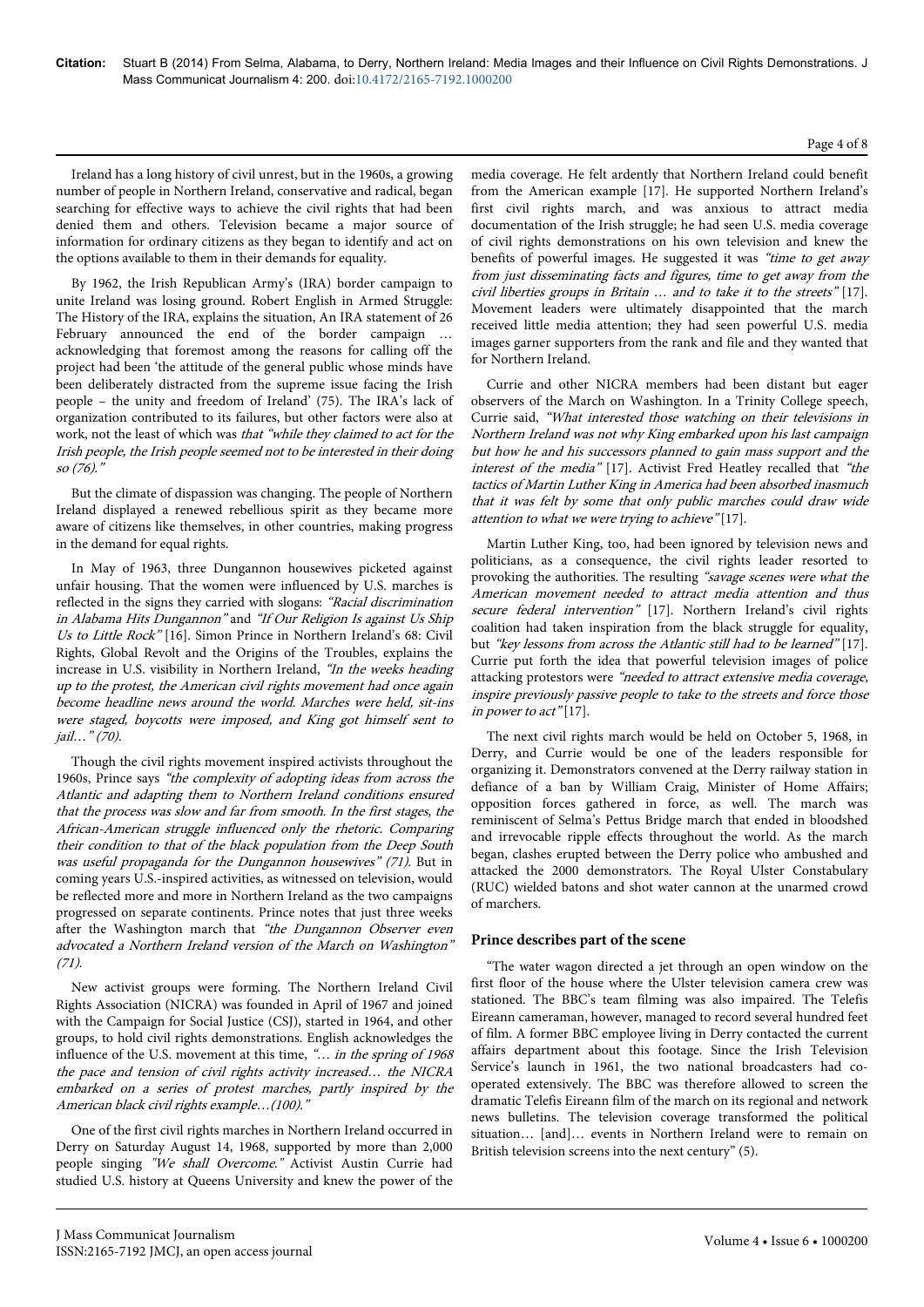Bob Purdie [16], in Politics in the Streets: The origins of the civil rights movement in Northern Ireland, reports, "There was a brief attempt at a sit-down in front of the police lines, and a ragged snatch of 'We Shall Overcome' was sung" (141). At least 90 demonstrators were treated at local hospitals. Derry citizens had seen and been called to action by the Selma marches and now "it was Derry's turn to stage what had become familiar drama for the world's television viewers" [17].

## **English further explains the situation**

The attack on the civil-rights marchers by the police on 5 October had been seen by television viewers all around the world. The government and police had tried to brazen it out, blaming the disturbance on the IRA and subversives. But there was no way they could refute the charges of brutality, or wish away the images of uniformed thugs batoning defenceless people (100).

Subsequently, the People's Democracy (PD) was organized at Queen's University in Belfast, in response to the bloodshed in Derry and this group reflected the radical student movements in the U.S. and Europe. Leaders Michael Farrell and Bernadette Devlin [18] personally acknowledge the U.S.-Northern Ireland connection and its influence on their civil disobedience tactics of sit-ins, marches, and picketing. English says, "Youthful radicals of the 1960s emerged as leaders and were influenced by 'the times-changing, optimistic radical mood' of the world" (92).

Making the case that televised images were influential on the leaders of the Northern Ireland movement is Bernadette Devlin (now Devlin-McAliskey) [19], a Queen's University student and founding member of the PD, who became a prominent figure in the civil rights movement and was elected to Westminster in 1969 at the age of just 21. She answered the question, "Do you remember seeing any televised scenes of the U.S. Civil Rights movement?" with "Yes, I remember seeing people on television marching, sitting-down and sitting-in, and mass organizing. I was always talking about and referencing the events that I was witnessing on television." As to what she felt when she witnessed these images," she said, "I connected with them, we and the people in the U.S. seemed to be the same victims of prejudice and inequality." So how much did the student leaders depend on the news and information coming from the U.S.? Devlin responded, "Everybody I knew was addicted to the news" [19].

Street violence was nothing new in Northern Ireland, but street politics were. This was a technique that citizens had seen on their television sets during the coverage of the U.S. Civil Rights movement. Activists came to realize that banning street demonstrations was "an effective government weapon against political protest, and that although letter writing to Stormont was a fine form of occupational therapy, it was unlikely to bring any worthwhile results" [20].

On November 16, 1968, a second civil rights march in Derry attracted 15,000-20,000 protestors to the Craigavon Bridge. Demonstrators halted peacefully at the police barriers. Much like Martin Luther King's "symbolic" march in Selma after the Pettus Bridge attack, no incidents occurred and the entire crowd staged a "sitdown." They decided to give O'Neill one last chance and declared a "truce" for one month without marches or demonstrations.

## **Brian dooley describes the event**

The scene was reminiscent of the Selma protest in the US where, on March 7 1965, 400 people had set off to cross the Edmund Pettus Bridge and walk to Montgomery. The protestors were beaten back by the police with such ferocity that 7 March went down in American civil rights history as 'Bloody Sunday' … as in Selma, a huge number of Northern Ireland civil rights protestors returned to the scene of an earlier march broken up by police to restage the protest. When 15,000 civil rights marchers massed on Craigavon Bridge on 16 November a policeman who had been part of the cordon which stopped the original Derry march on 5 October was again on duty. 'It was an awesome sight, this mass of people coming across the Craigavon Bridge….' for a brief period we had gone marching mad … people took to the streets singing 'We Shall Overcome' in Strabane, Armagh, Belfast, Dungannon and elsewhere (54).

With no evident progress being made, on January 1, 1969, imitating the Selma to Montgomery march, the PD, mostly students, began a 4 day march from Belfast to Derry. Michael Farrell, Northern Ireland The Orange State, connects the two events: The march was modelled on the Selma-Montgomery march in Alabama in 1966, which had exposed the racist thuggery of America's deep South and forced the US government into major reforms. Demonstrators were repeatedly assulted along the way culminating in the Burntollet Bridge incident on January 4 where marchers were attacked by 200 antagonists with iron bars, bottles and stones while police watched on. Thirteen marchers required hospital treatment [18].

Devlin acknowledges the role that television images played in the events leading up to the Burntollet Bridge protest debacle, The long march to Derry on New Year's Day, 1969 was modeled on the Selma march and I remember watching a lot of coverage on Martin Luther King. I also remember singing U.S. spirituals such as 'We Shall Overcome,' 'We Shall Not Be Moved' and 'If you miss me at the back of the bus' [19]. Dooley, in Black and Green, connects the singing of spirituals by the people of Northern Ireland to the ritual of civil rights demonstrations when he describes a sit-in in July of 1968, where protestors, "… began to sing 'We Shall Overcome'… most had heard the song in snatches from the television … and within months, tens of thousands of people who had never been on a protest of any kind would be marching across Northern Ireland, demanding civil rights and singing 'We Shall Overcome" (48).

References to the U.S. Civil Rights Movement, Matting Luther King, Jr., and the movement anthem, "We Shall Overcome" can be found throughout the chronicles of the time in Northern Ireland now known as "The Troubles." That most of the iconic images were seen by the Irish people via their television sets is evident and can be documented in the archives of ITN, RTE and BBCNI. Though not complete, the ITN and BBCNI resources provide ample evidence that numerous news programs were aired in Northern Ireland. Anecdotal evidence abounds from movement leaders, supporters, writers, historians, oral histories and written accounts, scholars and critics.

## **U.S. Media Influence**

Ball-Rokeach's media dependency theory would suggest that in this uncertain time, the citizens of Northern Ireland looked toward media to provide them information not only about what was happening in their own country, but also about civil rights movements which had begun in the U.S., France and South Africa. Northern Ireland activists, civil rights leaders and common citizens identified a model for their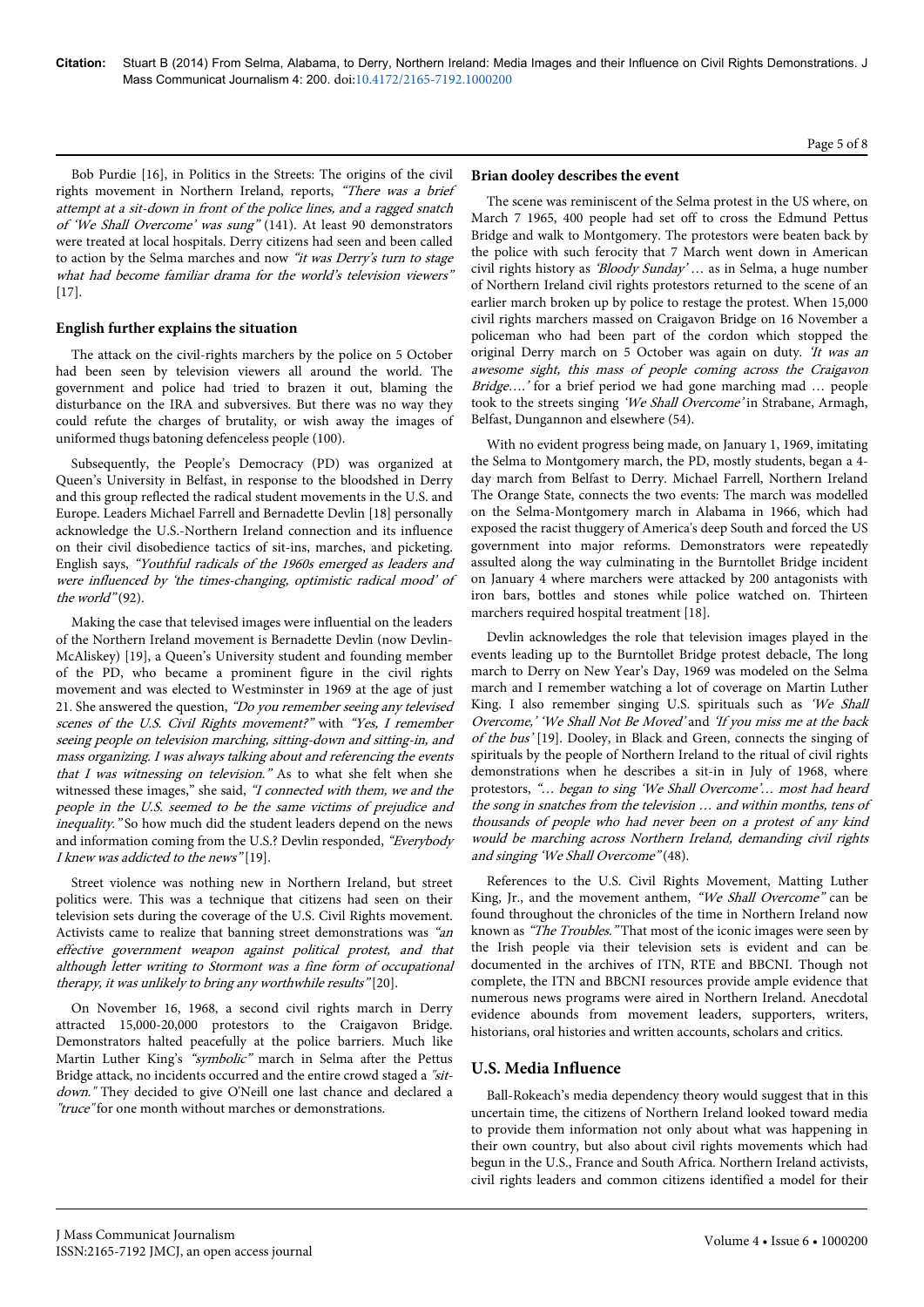#### Page 6 of 8

cause half way around the world in the U.S. civil rights movement [21].

By the mid-60s, news stories of U.S. demonstrations were broadcast into Northern Ireland on a daily basis. The success of the demonstrations, both peaceful and riotous, the notice taken by politicians and those in power to effect change, and the ultimate implementation of legislation for equality was noted by a people hungry for their own civil rights. As viewers watched the newscasts they saw an effective model for their own fight against injustice. This time period also saw an increase in television sets in Northern Ireland. Danny Morrison, activist, said, "On my street of 25 houses, when we got our television set in 1958, we were the first and only, but by the mid-60s everyone had a TV set, though they were only black and white" [22]. Ordinary citizens now had access to extended television programming whether on their own sets or those of their neighbors.

April Carter, peace and reconciliation scholar, in Civil Resistance and Power Politics: The Experience of Non-violent Action from Gandhi to the Present, says, "The US civil rights movement inspired other non-violent struggles. It was one inspiration for the protests in Northern Ireland, 1967-72, against discrimination and Protestant domination of the political system..." (28).

Though Northern Ireland scholar Robert English cites inherent differences in the U.S. and Northern Ireland struggles, he says in Irish Freedom, the History of Nationalism in Ireland, that the fight for fair treatment of black citizens in the U.S. was echoed in the discrimination issues of Northern Ireland at the time [23]. And in "The Interplay of Non-violent and Violent Action in Northern Ireland, 1967-72," a chapter in Roberts and Ash's Civil Resistance and Power Politics, English says the scenes of violence exhibit "the use of technologies to very powerful effect. Television was among the civil rights marchers' best friends, raising international profile and blood pressure alike" (80).

English points out that the Northern Ireland civil rights movement was influenced by outside forces, and most of these were brought to the Irish people through the media. He quotes Gerry Adams, Irish Republican and Sinn Finn member,

People did not live their lives in isolation from the changes going on in the world outside. They identified to a greater or lesser extent with the music, the politics, the whole undefined movement of ideas and changes of style. Bob Dylan, the Beatles and the Rolling Stones, long hair and beads, the 'alternative society', music and fashion were all markers put down by a new generation against the complacencies of the previous one, and one of the most important messages to come across was that one could change the world" [24].

Richard English, when asked, "Did the people of Northern Ireland know about what was happening in the U.S. because they saw them on television?, answered, "Yes, for all the manifest differences between the two settings, there was a sense that what was happening in the U.S. influenced the direction and potential in Northern Ireland and TV was crucial" (Personal interview).

In "The Interplay of Non-violent and Violent Action in Northern Ireland, 1967-72," English again alludes to the influence of U.S. movement on the actions undertaken in Northern Ireland. He says, "The 1960s civil rights movement in Northern Ireland did involve a conscious glance toward civil rights in the U.S. [25]." Television facilitated this "look and learn" process.

Some have criticized the movement's use of "challenging the establishment" saying that "the wisdom of holding a provocative march with the intention of inflaming Ulster politics at this key moment in early 1969 must surely also be open to question." [26] But the leaders and the activists had seen positive results in similar U.S. actions. Media messages had assured them that their efforts would lead to success and equality. What they saw on their televisions in their homes and their neighbors' homes gave them the information they needed, the incentive to repeat what they had seen and the conviction that they, too, could win in the end.

Much credit for the January 1 march from Belfast to Derry has gone to the People's Democracy members who put new life into the civil rights campaign [26]. These leaders acknowledge the role U.S. media messages played in their resolve.

Danny Morrison, editor of Republican News 1975-79 and An Phoblacht/Republican News 1979-82, writer and leading Sinn Fein politician, says "…people of my age, my generation, we watched the civil rights movement in the States, we watched the Vietnam War and the anti-war protests" [26].

In a personal interview, Morrison adds: "I personally remember student sit-ins and anti-war demonstrations. Young people of my age associated with the civil rights movement and the anti-war demonstrations. Martin Luther King was seen as a huge figure who brought about change. He was extremely popular and was a powerful role model for our protests. It was the media that brought King and his ideas to our attention. You couldn't help but be political and be involved. The famous demonstration of October 5, filmed by the RTE cameraman, was based largely on the U.S. Selma to Montgomery marches."

Brian Dooley in Black and Green explores the connection between blacks in the U.S. and the Irish people. He says, "Civil rights activists in Northern Ireland borrowed slogans from black American protestors, called themselves 'white negroes' (ODochartaigh) [27] and identified in a positive way with the struggle across the Atlantic led by Martin Luther King" (1).

## **Conclusion**

Modern media is a changing industry in which news is broadcast on a host of satellites to numerous network and cable channels. The hours of television news available to the average viewer has increased and availability continues to grow; twenty-four hour news services are not uncommon in many countries. Media scholars generally agree that broadcast news is neither neutral nor objective, but interpretative. It can be also argued that viewers, ultimately, give the news interpretation and meaning in relation to their circumstance.

Were media images the catalyst that spurred people in Northern Ireland to action? Brian Dooley gives strong evidence that it was.

#### He reports,

The early years of the 1960s saw … a sharp increase in the number of television sets in Northern Ireland… most people in Northern Ireland would regard the broadcast media as the best source of news. British media coverage of the campaign for civil rights in the US in the first few years of the 1960s meant that Northern Irish viewers saw television reports of sit-ins at segregated eating facilities… thousands of people on protest marches and – most dramatically – the brutal treatment of non-violent protestors by some police forces. Gerry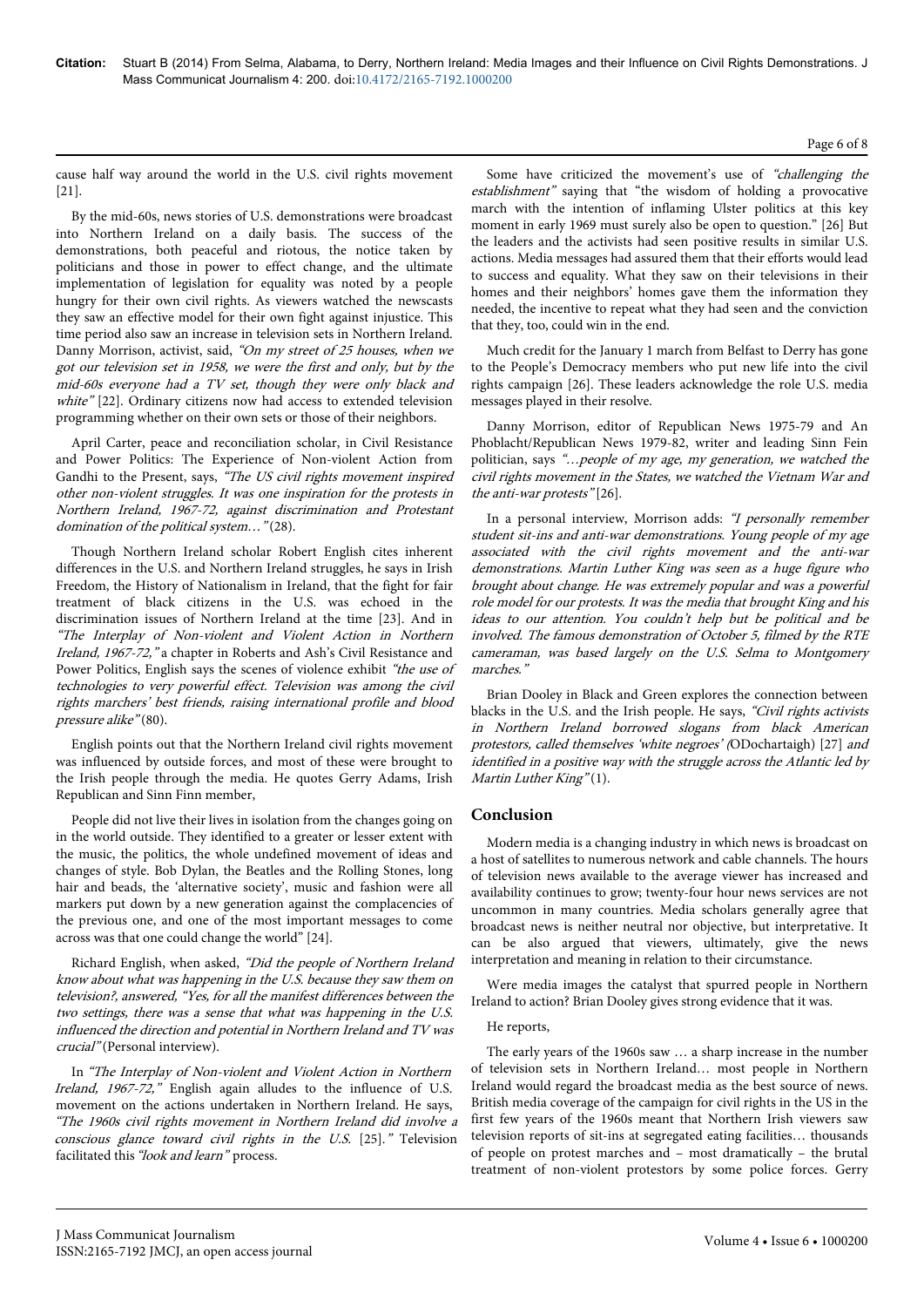Adams credits media coverage of the black civil rights movement as contributing to an increased politicsation in Northern Ireland. 'Courtesy of television, we were able to see an example of the fact that you didn't just have to take it, you could fight back, he wrote' [28].

Michael Farrell, Queen's student and PD leader said young people "… were very influenced by seeing on television the American civil rights movement … and I think there was a very general identification with it"[28].

The media dependency theory supports the influence that the U.S. Civil Rights movement had on the struggle across the Atlantic Ocean. The world will never know what would have happened if the civil rights movement in the U.S. had not been broadcast into the homes of common people hungry for information and eager for a model of effective means to counteract injustice.

Marshall McLuhan reminds media researchers that television, as a cool medium, is distinct from the warmer media of radio and print. Television images require participation by the audience to follow a sequence of events. He says, "Images are multisensory, and the interpretation is endlessly open" adding, television strengthens "indepth empathy and participation" [29]. McLuhan explains, "Television" encouraged a shift from the detachment of print media to the constant involvement and engagement that television stimulated" [29]. He categorizes television as a unifying medium that "reverses the process of fragmentation and specialization that the print media fosters. It bolsters a seamless web of experience and engenders a global village..."[29].

Media dependency theory, supported by McLuhan's hot and cold media ideas and the uses and gratification model, attempts to explain the changes and change agents in modern societies and places communication technology in the forefront of these transformations.

Alan Nadel [30], Television in Black-and-White America: Race and National Identity, says that the increased visibility of civil rights issues "… owed much to the age of television, as there can be no doubt that national reportage turned segregation from a regional issue to a national and international event" (117). He says the dramatic images "… helped explain how media coverage affected the attitudes toward civil rights and, equally, why prime-time television drama could be effective in rereading these events, turning the specific visual dramas on newscasts into aberrations in a larger historical landscape" (126). Media dependency theory underscores how these images broadcast across the globe influenced the "larger historical landscape" of Northern Ireland. The two movements played out in vastly different ways and Northern Ireland soon embarked on a journey involving complex and serious manifestations of "The Troubles [31]."

Historians, scholars, critics, and eye witnesses run the gamut from those who posit a close parallel between the U.S. and Northern Ireland movements and those who insist that little or no similarities exist. This ambiguity is highlighted by Bob Purdie in Politics in the Streets, when he says, "The adoption of street marches, sit-downs, passive resistance and songs like 'We shall not be moved' and 'We shall overcome' are evidence that the civil rights movement in Northern Ireland saw a close parallel between its activities and the struggle of Blacks in the Deep South. However, on closer examination the parallel proves illusory… (156). Purdie does give credit to the media for its role as information disseminator and provider, he says, "… although the black civil rights movement in the US had been an inspiration, strictly speaking it was not a model. There is no evidence that any of the founders or leaders of the Northern Ireland civil rights movement…

undertook a thorough study of that [U.S.] movement. Their information came from the media" (3) [32].

There is no intent here to liken the two movements, but rather put forth the media dependency argument that U.S. media images provided a mass audience in Northern Ireland with information and models for action that led to a renewed spirit in their fight for civil rights in the 1960s.

A Northern Ireland interviewee said, "Looking back to 1969 and the marchers I saw demonstrating in the U.S, I remember feeling a sense of hope." And whether TV images played a role in the search for new and effective ways to make the silent voices heard, the respondent said, "We had a TV set; all my schoolmates had a TV … and we watched it as much as mother permitted."

#### **References**

- 1. [Niall OD \(1997\) From Civil Rights to Armalites: Derry and the Birth of](http://cain.ulst.ac.uk/events/troops/chap4.htm) [the Irish Troubles. Ireland: Cork University Press.](http://cain.ulst.ac.uk/events/troops/chap4.htm)
- 2. [Wasko J \(2005\) A Companion to Television. Malden, MA: Blackwell](https://is.muni.cz/el/1421/jaro2013/FAV250/um/ebooksclub.org__A_Companion_To_Television.txt) [Publishing.](https://is.muni.cz/el/1421/jaro2013/FAV250/um/ebooksclub.org__A_Companion_To_Television.txt)
- 3. [Ball-Rokeach, Sandra J, DeFleur ML \(1976\) A Dependency Model of](http://crx.sagepub.com/content/3/1/3.abstract) [Mass Media Effects. Communication Research 3: 3-21.](http://crx.sagepub.com/content/3/1/3.abstract)
- 4. Conflict Archive on the Internet. CAIN Web Service.
- 5. [Loveless M \(2008\) Media Dependency: Mass Media as Sources of](http://www.tandfonline.com/doi/abs/10.1080/13510340701770030) [Information in the Democratizing Countries of Central and Eastern](http://www.tandfonline.com/doi/abs/10.1080/13510340701770030) [Europe. Democratization 15: 162-183.](http://www.tandfonline.com/doi/abs/10.1080/13510340701770030)
- 6. [Kellner D \(1981\) Network Television and American Society. Theory and](http://link.springer.com/article/10.1007/BF00209562) [Society 10: 31-62.](http://link.springer.com/article/10.1007/BF00209562)
- 7. [Boyd, Herb \(2004\) We Shall Overcome. Naperville, IL: Sourcebooks.](http://www.google.co.in/url?sa=t&rct=j&q=&esrc=s&source=web&cd=6&ved=0CDEQFjAF&url=http%3A%2F%2Fsearch.barnesandnoble.com%2Fused%2Fproduct.asp%3FEAN%3D2698426967366%26Itm%3D1&ei=F5q7U8-bGtWHuATo_ICYDQ&usg=AFQjCNHr2EqHdiZLMBeItR2UvAgfcP6oiw&bvm=bv.70138588,d.c2E&cad=rja)
- 8. [Garrow, David J \(2006\) How the Press Reported on Racism, and How It](http://www.nytimes.com/2006/11/22/books/22garr.html?_r=0) [Didn't." Book Review of The Race Beat. The New York Times.](http://www.nytimes.com/2006/11/22/books/22garr.html?_r=0)
- 9. Clayborne C [\(2003\) Reporting Civil Rights Part Two, American](http://www.amazon.com/Reporting-Civil-Rights-Part-Two/dp/1931082294) [Journalism 1963-1973. New York: The Library of America.](http://www.amazon.com/Reporting-Civil-Rights-Part-Two/dp/1931082294)
- 10. [McNair B \(1994\) News and Journalism in the UK. New York: Routledge.](http://books.google.co.in/books/about/News_and_Journalism_in_the_UK.html?id=8YUOAAAAQAAJ&redir_esc=y)
- 11. Clayborne C [\(2003\) Reporting Civil Rights Part One, American](http://www.amazon.com/Reporting-Civil-Rights-Part-One/dp/1931082286) [Journalism 1941-1963. New York: The Library of America.](http://www.amazon.com/Reporting-Civil-Rights-Part-One/dp/1931082286)
- 12. [Roberts G, Klibanoff H \(2006\) The Race Beat: The Press, the Civil Rights](http://www.h-net.org/reviews/showrev.php?id=13106) [Struggle, and the Awakening of a Nation. New York: Knopf.](http://www.h-net.org/reviews/showrev.php?id=13106)
- 13. Garrow, David J (2009) Personal Interview.
- 14. [Garrow, David J \(1978\) Protest at Selma: Martin Luther King, Jr., and the](http://www.newrepublic.com/article/books-and-arts/protest-selma-martin-luther-king-jr-the-voting-rights-act-1965-0) [Voting Rights Act of 1965. New Haven: Yale University Press.](http://www.newrepublic.com/article/books-and-arts/protest-selma-martin-luther-king-jr-the-voting-rights-act-1965-0)
- 15. [Fairclough A \(2001\) To Redeem the Soul of Americas: The Southern](http://www.ugapress.org/index.php/books/to_redeem_soul_of_america) [Christian Leadership Conference & Martin Luther King, Jr. University of](http://www.ugapress.org/index.php/books/to_redeem_soul_of_america) [Georgia Press.](http://www.ugapress.org/index.php/books/to_redeem_soul_of_america)
- 16. [Purdie \(1990\) Politics in the Streets: the origins of the civil rights](http://books.google.co.in/books/about/Politics_in_the_streets.html?id=Lo1nAAAAMAAJ&redir_esc=y) [movement in Northern Ireland. Belfast: The Blackstaff Press.](http://books.google.co.in/books/about/Politics_in_the_streets.html?id=Lo1nAAAAMAAJ&redir_esc=y)
- [Prince S \(2007\) Northern Ireland's 68: Civil Rights, Global Revolt and the](http://www.amazon.com/Northern-Irelands-68-Origins-Troubles/dp/071652869X) [Origins of the Troubles. Dublin: Irish Academic Press.](http://www.amazon.com/Northern-Irelands-68-Origins-Troubles/dp/071652869X)
- 18. [Farrell M \(1976\) Northern Ireland: The Orange State. London: Pluto](http://books.google.co.in/books/about/Northern_Ireland.html?id=sFGgPwAACAAJ&redir_esc=y) [Press.](http://books.google.co.in/books/about/Northern_Ireland.html?id=sFGgPwAACAAJ&redir_esc=y)
- 19. Devlin-McAliskey (2010) Bernadette. Personal Interview.
- 20. [McKenna F \(2010\) "We Shall Overcome".... The History of the Struggle](http://cain.ulst.ac.uk/events/crights/nicra/nicra782.htm) [for Civil Rights in Northern Ireland 1968 - 1978 by NICRA." Conflict](http://cain.ulst.ac.uk/events/crights/nicra/nicra782.htm) [Archive on the Internet.](http://cain.ulst.ac.uk/events/crights/nicra/nicra782.htm)
- 21. [Ball-Rokeach, Sandra J \(1998\) A Theory of Media Power and a Theory of](http://www.tandfonline.com/doi/abs/10.1080/15205436.1998.9676398) [Media Use: Different Stories, Questions, and Ways of Thinking. Mass](http://www.tandfonline.com/doi/abs/10.1080/15205436.1998.9676398) [Communication & Society, 1: 5-40.](http://www.tandfonline.com/doi/abs/10.1080/15205436.1998.9676398)
- 22. Morrison D (2010) Personal Interview.
- 23. [English R \(2004\) Armed Struggle: The History of the IRA. Oxford:](http://books.google.co.in/books/about/Armed_Struggle.html?id=VFPiMw8iLyAC) [Oxford University Press.](http://books.google.co.in/books/about/Armed_Struggle.html?id=VFPiMw8iLyAC)